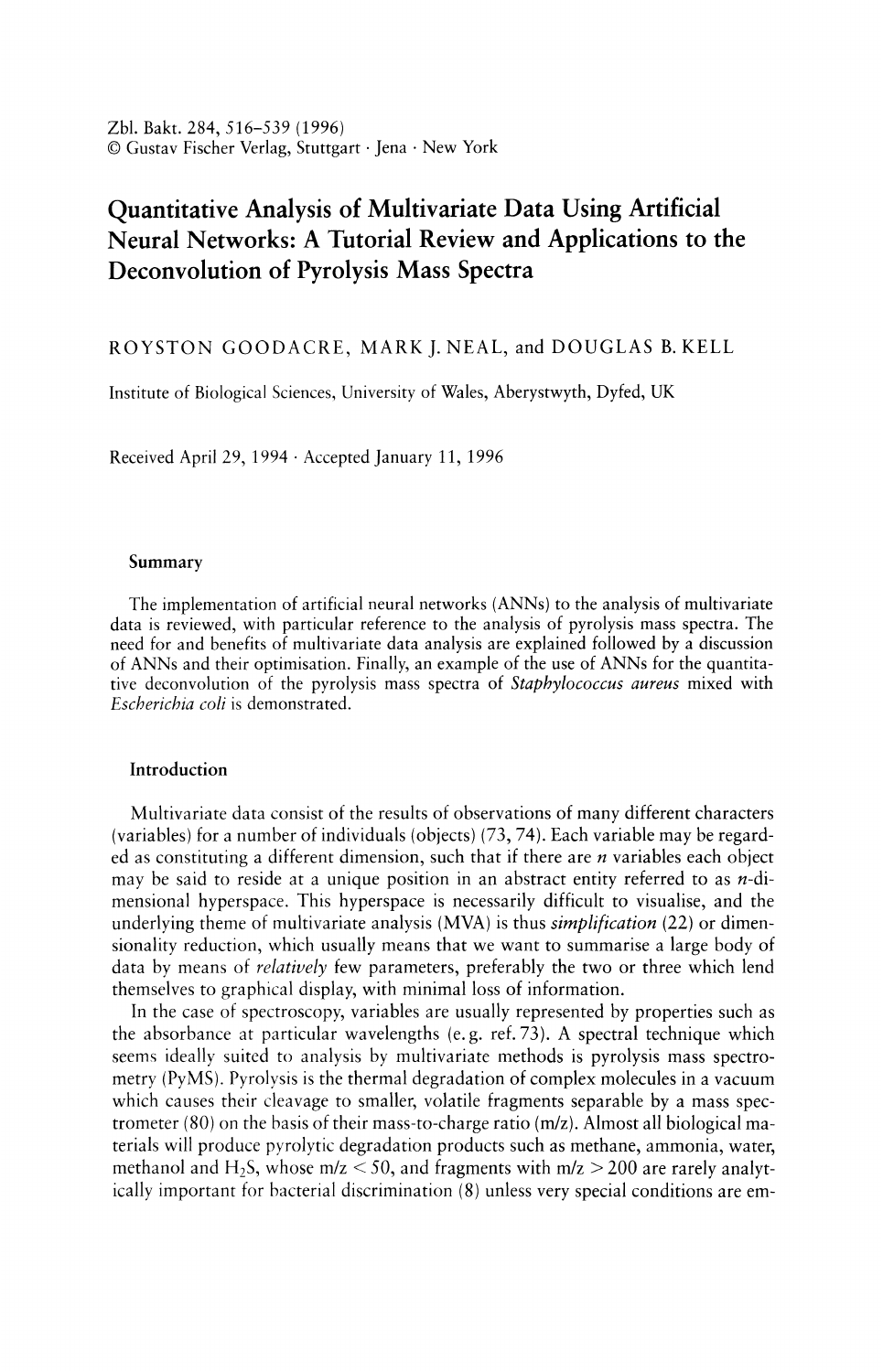ployed (98); the analytically useful multivariate data are then constituted by a set of 150 normalised intensities versus *mlz* in the range 51 to 200.

Conventionally, at least within microbiology and biotechnology, because PyMS has been used as a taxonomic aid (8, 43, 55, 64, 71, 80), the reduction of the multivariate data generated by the PyMS system (and indeed of those generated by other arrays of sensors; e. g. gas chromatography (70), spectroscopic methods (74), and nuclear magnetic resonance (67) is normally carried out using principal components analysis (PCA; 21, 22, 30, 34, 56, 74). This is a well-known technique for reducing the dimensionality of multivariate data whilst preserving most of the variance, and so is an excellent technique for observing the *natural* relationships between multivariate samples. Whilst it does not take account of any groupings in the data, neither does it require that the populations be normally distributed, i. e. it is a non-parametric method (in addition, it permits the loadings of each of the *mlz* ratios on the principal components to be determined, and thus the extraction of at least some chemically significant information). The closely-related canonical variates analysis (CVA) technique then separates the samples into groups on the basis of the principal components and some *a priori*  knowledge of the appropriate number of groupings (70, 109). Provided that the data set contains "standards" (i. e. type or centro-strains) it is evident that one can establish the closeness of any unknown samples to a known organism, and thus effect the identification of the former, a technique termed 'operational fingerprinting' by *Meuzelaar* et al. (80). An excellent example of the discriminatory power of the approach is the demonstration (44) that one can use it to distinguish E. *coli* strains which differ only in the presence or absence of single antibiotic-resistance plasmids. However, only rarely has the chemical basis for any such differences either been sought or found.

Analyses of the above type fall into the category of "unsupervised learning", in which the relevant multivariate algorithms seek "clusters" in the data (30). This allows the investigator to group objects together on the basis of their perceived closeness in the *n*-dimensional hyperspace referred to above. Such methods, then, although in some sense quantitative, are better seen as qualitative since their chief purpose is merely to *distinguish* objects or populations. More recently, a variety of related but much more powerful methods, most often referred to within the framework of chemometrics, have been applied to the "supervised" analysis of multivariate data. In these methods, of which multiple linear regression (MLR), partial least squares regression (PLS) and principal components regression (PCR) are the most widely used, one seeks to relate the multivariate spectral inputs to the concentrations of target determinands, i. e. to generate a quantitative analysis, essentially *via* suitable types of multidimensional curve fitting or regression analysis (14, 15, 17,74-76,79). Although non-linear versions of these techniques are increasingly available (e.g.  $35, 63, 67, 100, 110, 111, 112$ ), the usual implementations of these methods are linear in scope. A related approach to chemometrics, which is inherently nonlinear, however, is the use of (artificial) neural networks (ANNs) (see below).

For a given analytical system there are some patterns (e. g. mass spectra) which have desired responses which are known (i. e. the concentration of target determinands). These two types of data (the representation of the objects and their responses in the system) form pairs which for the present purpose are called inputs and targets. The goal of supervised learning is to find a *model* or *mapping* that will correctly associate the inputs with the targets (Fig. 1).

Thus the basic idea in these supervised learning techniques is that there are minimally 4 data sets to be studied, as follows. The "training data" consist of (i) a matrix of s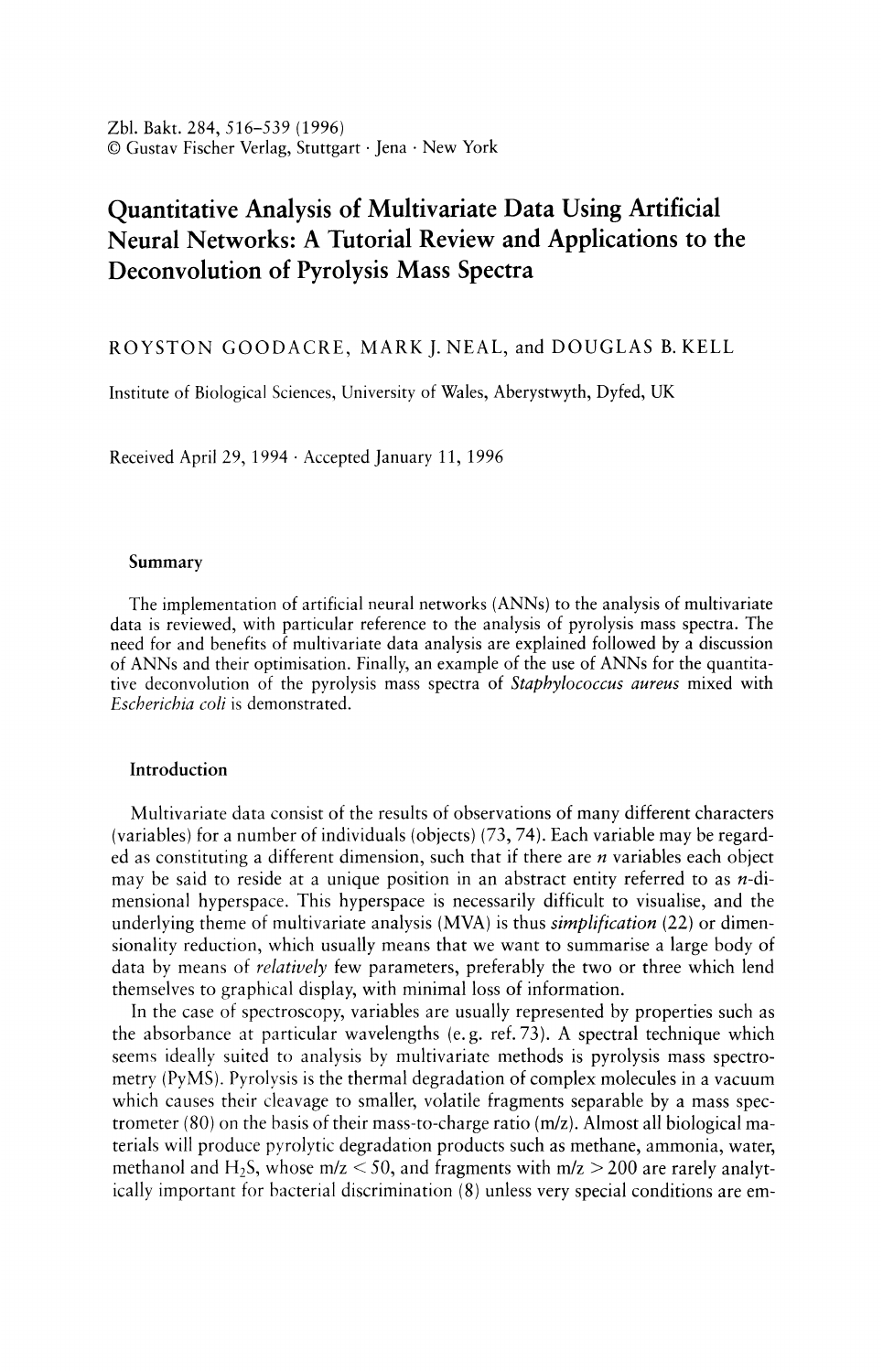

**PREDICTION:** 



Fig. 1. The process of multivariate calibration *via* supervised learning consists of two stages. Calibration: establishing a CALIBRATION MODEL for later prediction of "results" (e. g., amount of determinand) from "spectra" by matching spectral standards and the known results wanted from a set of calibration samples (the training set) in some sort of supervised learning calibration program; this may be by using a neural network simulation, or with a program that performs multiple linear regression, partial least squares or principal component regression. Some background knowledge may be used in the formation of the model such as *a priori* knowledge, variable selection and scaling, outlier detection and cross validation.

Prediction: converting instrumental data for new samples into predictions of wanted results (e. g., in terms of determinand concentration) using the above previously established CAL-IBRATION MODEL in the computer program.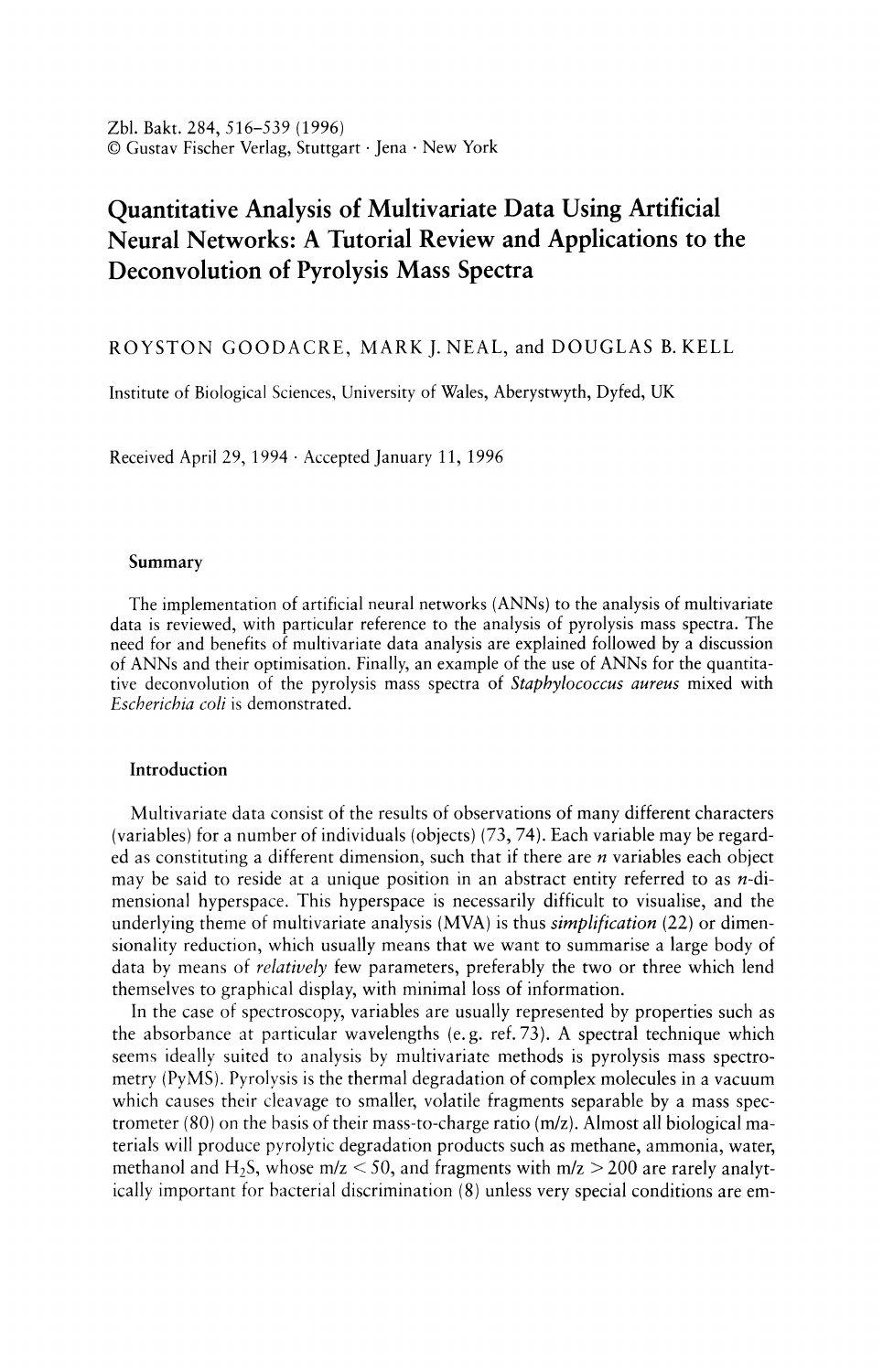rows and *n* columns in which s is the number of objects and *n* the number of variables (these may be the absorbance at particular wavelengths, or in the present case the normalised ion intensities at a particular  $m/z$ ; Fig. 1), and (ii) a second matrix, again consisting of s rows and typically 1 or two columns, in which the columns represent the variable(s) whose value(s) it is desired to know (these are the result(s) wanted; Fig. 1) and which for the training set have actually been determined by some existing, "benchmark" method. This variable may be the concentration of a target determinand, and is always paired with the patterns in the same row in (i). The "test data" also consist of two matrices, (iii) and (iv), corresponding to those in (i) and (ii) above, but the test set contains different objects. As the name suggests, this second pair is used to test the accuracy of the system; alternatively they may be used to cross-validate the model. That is to say, after construction of the model using the training set (i, ii) the test data (iii) (these may be new spectra; Fig. 1) are then "passed" through the calibration model so as to obtained the model's prediction of results. These may then be compared with the known, expected responses (iv).

As in all other data analysis techniques, these supervised learning methods are not immune from sensitivity to badly chosen initial data (113). Therefore the exemplars for the training set *must* be carefully chosen; the golden rule is "garbage in - garbage out". An excellent example of an unrepresentative training set was discussed some time ago on the BBC television programme *Horizon*; a neural network was trained to attempt to distinguish tanks from trees. Pictures were taken of forest scenes lacking military hardware and of similar but perhaps less bucolic landscapes which also contained more-or-less camouflaged battle tanks. A neural network was trained with these input data and found to differentiate most successfully between tanks and trees. However, when a new set of pictures was analysed by the network, it failed to distinguish the tanks from the trees. After further investigation, it was found that the first set of pictures containing tanks had been taken on a sunny day whilst those containing no tanks were obtained when it was overcast. The neural network had therefore thus learned simply to recognise the weather! We can conclude from this that the training and tests sets should be carefully selected to contain representative exemplars encompassing the appropriate variance over all relevant properties for the problem at hand.

It is also imperative that the objects fill the sample space. If a neural net is trained with samples in the concentration range from 0 to 50% it is unlikely to give a accurate estimates for samples whose concentrations are greater than 50%, that is to say the network is unable to *extrapolate.* Furthermore for the network to provide good *interpolation* it needs to be trained with a number of samples covering the desired concentration range (47).

#### Artificial neural networks

ANNs are an increasingly well-known means of uncovering complex, non-linear relationships in multivariate data, whilst still being able to map the linearities. ANNs can be considered as collections of very simple "computational units" which can take a numerical input and transform it, usually *via* summation, into an output (see 1, 2, 6, 20,24,28,40,59,60,66, 78, 87, 88, 93, 97, 102 and 103 for excellent introductions; and 4, 7, 9-12, 18, 23, 25, 29, 37, 42, 45, 47, 52, 65, 69, 77, 85, 89, 92, 96, 99, 105 and 114 for applications in analytical chemistry and microbiology).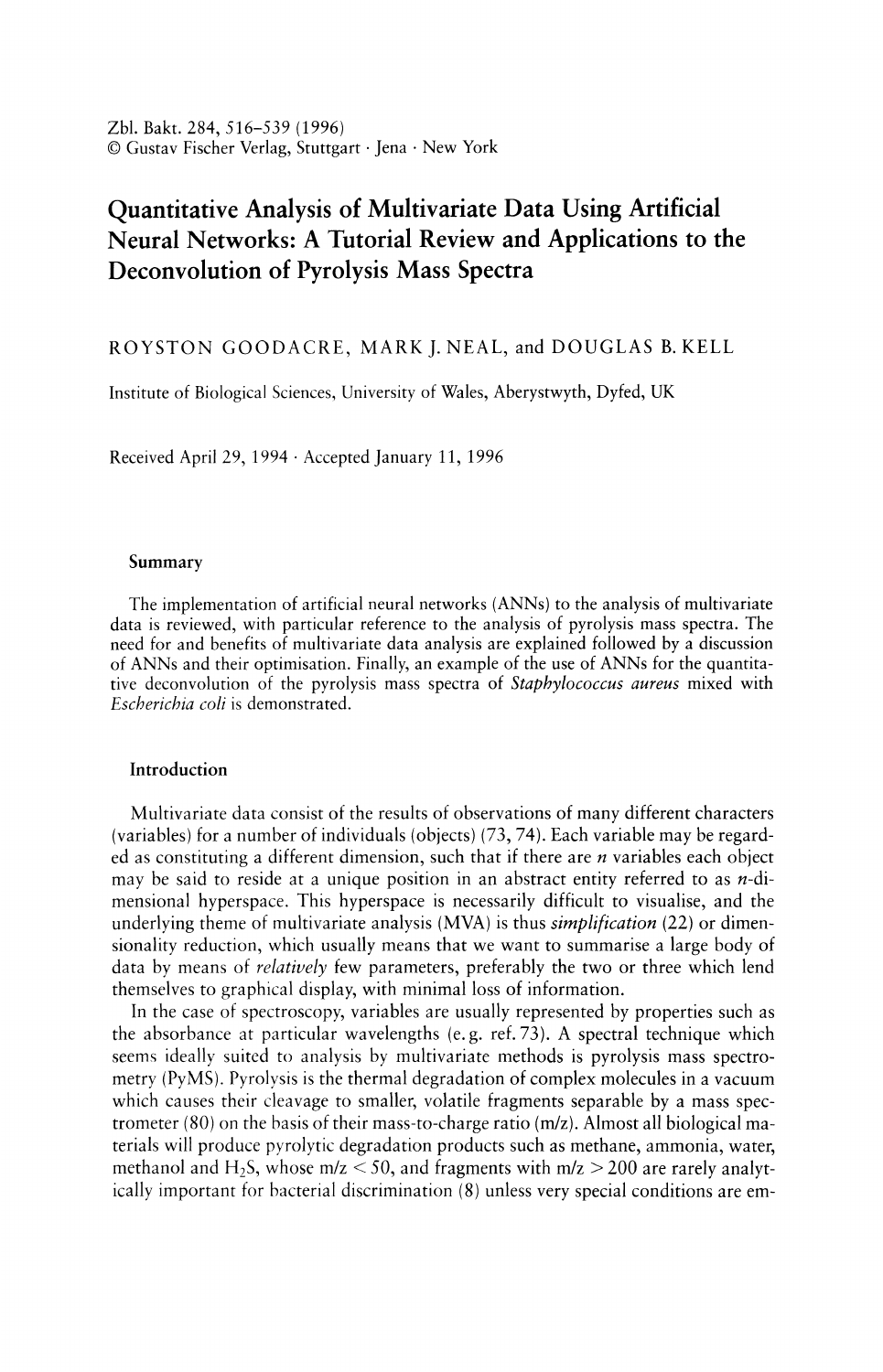## 520 R.Goodacre, M.J.Neal, and D.B.Kell

The relevant principle of "supervised" learning in ANNs is that, as with the multivariate calibration described above, they take numerical inputs (the training data, which are usually multivariate) and transform them into "desired" (known, predetermined) outputs. The input and output nodes may be connected to the "external world" and to other nodes within the network (for a diagrammatic representation see Fig. 2). The way in which each node transforms its input depends on the so-called "connection weights" (or "connection strength") and "bias" of the node, which are modifiable. The output of each node to another node or the external world then depends on both its



Fig. 2. A neural network consisting of 3 inputs (data for PyMS actually consisted of 150 inputs/masses) and 2 outputs (for the PyMS study this was a single node which represented the *%S. aureus)* connected to each other by 1 hidden layer consisting of 3 nodes (for PyMS this was actually 8). In the architecture shown, adjacent layers of the network are fully interconnected although other architectures are possible. One of the nodes in the hidden layer is given in more detail showing the information processing by node. An individual node sums its input (the  $\Sigma$  function) from nodes in the previous layer, including the bias ( $\vartheta$ ), transforms them *via* a "sigmoidal" squashing function, and outputs them to the next node to which it is linked *via* a connection weight.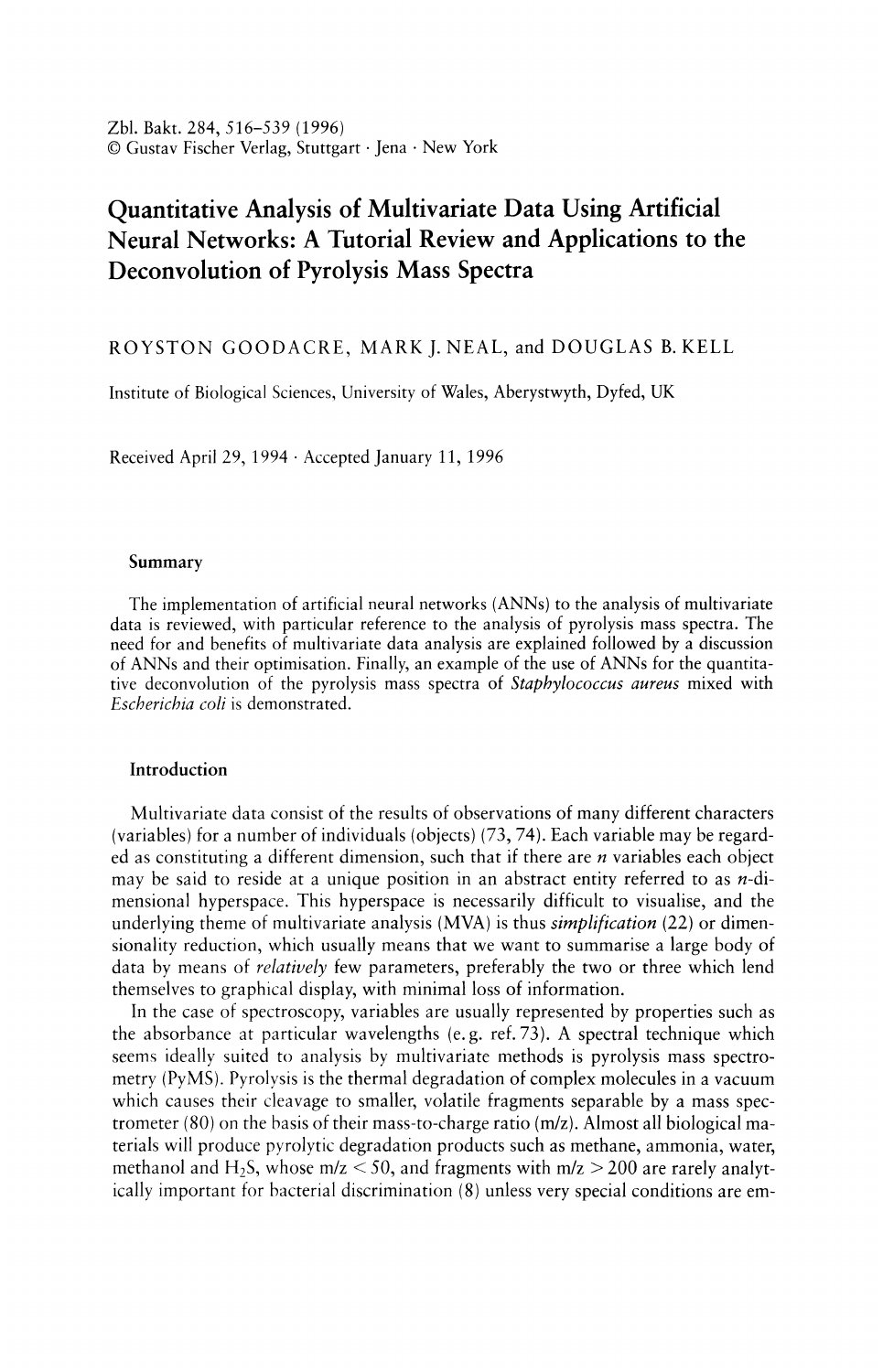weight strength, bias and on the weighted sum of all its inputs, which are then transformed by a (normally non-linear) weighting function referred to as its activation, threshold or squashing function. As with other supervised learning methods, the great power of neural networks stems from the fact that it is possible to "train" them. One can acquire sets of multivariate data (which may be pyrolysis mass spectra) from standard materials of known identities and train ANNs using these identities as the desired outputs. Training is effected by continually presenting the networks with the "known" inputs and outputs and modifying the connection weights between the individual nodes and the biases, typically according to some kind of back-propagation algorithm (93), until the output nodes of the network match the desired outputs to a stated degree of accuracy. The trained ANNs may then be exposed to unknown inputs (i. e. spectra) and they and will immediately provide the globally optimal best fit to the outputs.

Provided the ANN gives the correct results for "unknown" data (i. e. data unseen by the calibration system, but known by the operator) it may be said to have "generalised". The operator can now be confident that when *genuine* unknown spectra are passed through the neural network, the predictions will be accurate and precise, provided of course that these spectra bear some relationship to the training set.

The so-called *false-sample problem* often poses a major stumbling block for the routine application of these numerical techniques for the analysis of multivariate data (27). This occurs, for example, when an operator makes a calibration model to quantify substance *a* in *b,* but then tests the model on (say) c mixed with *b.* It should be obvious that the neural network calibration model is now being asked to extrapolate beyond the knowledge domain on which it was trained, and will thus fail to give an accurate prediction of the determinand. As well as exploiting appropriate software methods (e. g. statistical ones) to detect whether a test sample falls within the domain of validity of the training set, it is also possible to include suitable "false" samples and corresponding "dummy" output variables in the training set; this practice should allow the neural network to detect widely different samples (53). In this sense, then, analysis with ANNs of this type can fairly be regarded within the framework of the multivariate calibration approach as outlined in Figure 1.

The following summarises the fundamental nomenclature and the rudimentary mathematical concepts that are used to describe and analyse ANN processing.

#### *The processing units*

ANNs employ processing nodes (neurons or units), connected using abstract interconnections (connections or synapses). Connections each have an associated real value, termed the weight  $(w_i)$ , that scales the input  $(i_j)$  passing through them (Fig. 2); this also includes the bias  $(\vartheta)$ , which also has a modifiable weight. Nodes sum the signals feeding to them *(Net):* 

$$
\begin{aligned} \n\text{Net} &= i_1 w_1 + i_2 w_2 + i_3 w_3 + \dots + i_i w_i + \dots + i_n w_n = \\ \n&= \sum_{i=1}^n i_i w_i + \vartheta \n\end{aligned}
$$

# *Activation functions*

The sum of the scaled inputs and the node's bias, are then scaled to lie between 0 and  $+1$  (or sometimes between  $-1$  and  $+1$ ) by an activation function to give the nodes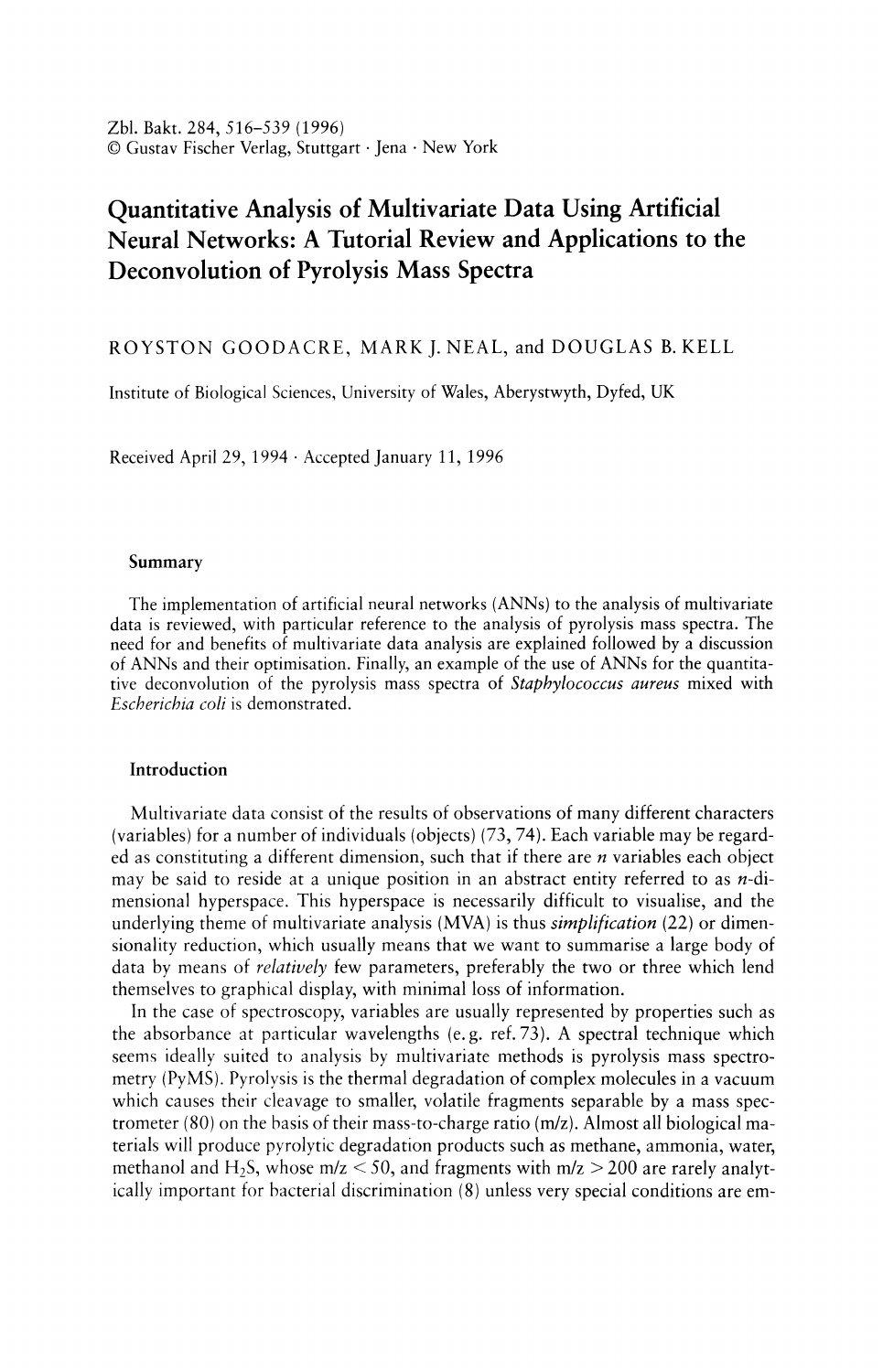output *(Out)*; this scaling is typically achieved using a logistic "squashing" (or sigmoidal) function:

$$
Out = \frac{1}{(1 + \exp^{-Net})}
$$

It is widely thought that a continuously differentiable sigmoidal squashing function (93,97, 102) is most appropriate, although some advantage may accrue to the use of a linear activation function on the output nodes.

# *Neural network topology*

ANN topologies, or architectures, are formed by organising nodes into layers (also termed fields or slabs) and linking these layers of neurons with modifiable weighted interconnections. A diagrammatic representation of a neural network consisting of 3 inputs and 2 outputs connected to each other by 1 hidden layer consisting of 3 nodes is shown in Figure 2. In the fully connected topology shown each of the 3 nodes in the input layer is connected to the 3 in the hidden layer, by 9 connection weights, which in turn are connected to the 2 output nodes, by a further 6 connection weights. In addition, there is also a bias (extra node), which always has an activation level of +1, which is connected to nodes in the hidden and output layers (but not the input layer) *via* modifiable weighted connections (5 in the example shown in Fig. 2). Such an architecture can be written as a 3-3-2 ANN, and is commonly referred to as a fully interconnected feedforward multilayer perceptron.

Other architectures are possible such as direct linear feed through, where in addition to the above the nodes in the input layer is also connected directly to the output layer. There are many other topologies where not all the nodes between layers are connected, the connections may be chosen or random.

It is known from the statistical literature that better predictions can often be obtained when only the most relevant input variables are considered (81, 90, 95). Therefore neural networks that prune larger networks are an active area of study (e. g., 33, 57, 18,68, 84, 91, 104). It is also possible to grow neural networks from small ones (16,32,36, 82, 83).

The most widely used neural network topology is one that is fully connected (Fig. 2) and where the input and output nodes are connected *via* a single hidden layer. One reason that this architecture is so attractive for the quantitative analysis of multivariate spectral data is that it has been shown mathematically (26, 39, 61, 62, 108) that a neural network consisting of only one hidden layer, with an arbitrarily large number of nodes, can learn any, arbitrary (and hence non-linear) mapping of a continuous function to an arbitrary degree of accuracy. It is the presence of this hidden layer which permits the nonlinear mapping, since similar networks lacking a hidden layer can only effect a multivariate *linear* mapping (93). In addition, such ANNs are widely considered to be relatively robust to noisy data, such as those which may be generated by mass spectrometry or gas chromatography.

The above 3-3-2 architecture is rather simple and the question arises "How does one choose the number of nodes in the hidden layer?" For pyrolysis mass spectra there are *150 mlz* values and thus 150 nodes in the input layer. It is important not to have too many nodes in the hidden layer(s) because this may allow the neural network to learn by example only and not to generalise (5). We have found that a suitable rule of thumb is that good generalisation often comes from using a number of nodes in the hidden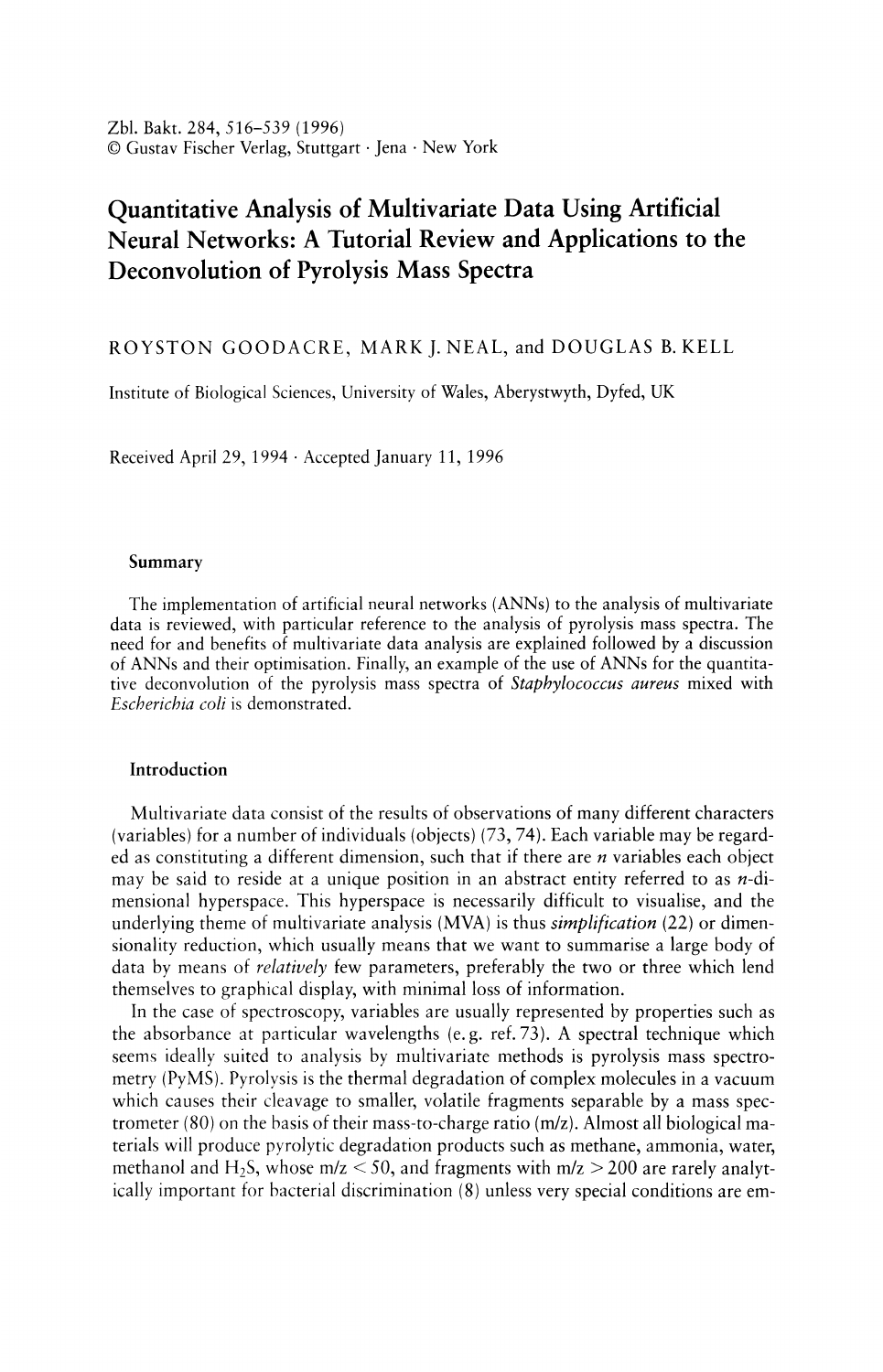layer that approximates to the natural logarithm of the number of nodes in the input layer. Thus with 150 input nodes this equates to 8. For a single determinand (output node) this architecture would be represented as a 150-8-1 ANN. However, it is noteworthy that during our work we have found that fewer nodes in the hidden layer (indeed often even zero) can be used to quantify PyMS data successfully.

#### *Preparation of data*

As mentioned previously it is of paramount importance to have the correct exemplars in the training and test sets. It is necessary also that these samples fill the sample space. Neural networks are very bad at extrapolating and to ensure good interpolation they need to be trained with samples equally-spaced over the desired concentration range; for a range of binary mixtures, it has been found, using PyMS, that 11 samples spaced every 10% will allow the network to generalise well (47).

Once the data used to train the ANN are collected, and the concentrations of the determinand ascertained using "wet chemistry", they are split into two data sets in which one half of the pair are the inputs (stimulus) of the network (for present purposes this would be the pyrolysis mass spectra normalised to the total ion count) and the other are the known or expected responses (i. e. the concentrations of the determinand[s]).

At this stage it is important to determine whether the training andlor test sets contain any outlying samples; these are usually detected using principal components analysis. It is known that if outliers are included in the construction of a calibration model then inaccuracies in the predictions from new multivariate data using the model are likely to occur (74).

Some of the *mlz* values may be omitted from the training data, a practice termed "pruning". It is unlikely however that the operator will know *a priori* which masses to remove so at least for typical back-propagation neural networks it is best to start with the intensities from all 150 masses.

The input and output nodes are next normalised between 0 and +1. It has been found (47, 52) that network generalisation is improved if the output layer is scaled to exploit less than the full range of the normalised scale, and the optimum for PyMS appears typically to be between +0.1 and +0.9. We have also found on occasion that scaling input nodes *individually,* i. e. over their own range rather than over the whole range encompassed in the entire input space, has improved learning rates dramatically  $(>100$  fold)  $(52, 86)$ .

#### *Training the neural network*

The first step is to choose the algorithm to be used for training the ANN. There are numerous algorithms available, and indeed the list of new ones expands continually. The most commonly employed is the standard back-propagation (BP) algorithm (93, 106, 107). Other algorithms which we have exploited include stochastic back-propagation, also termed learning by pattern (78), quick propagation (31), and Weigend weight elimination (104). The following describes training ANNs with the standard back-propagation algorithm.

Before training commences the connection weights are set to small random values, including the weights connecting the bias to the hidden and output layers (102). Next the stimulus pattern is applied to the network, which is allowed to run until an output is produced at each output node. The differences between the actual output and that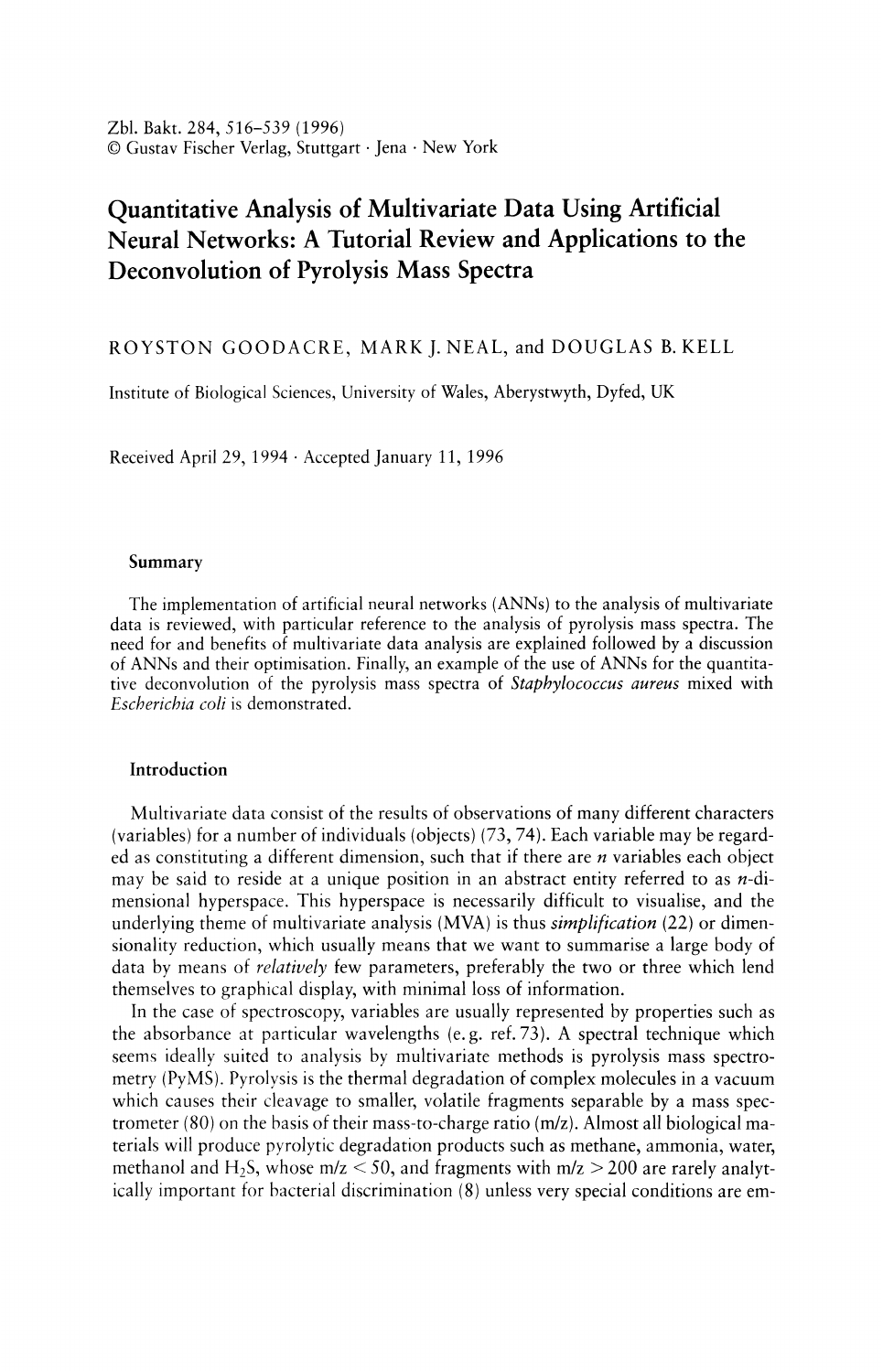expected, taken over the entire set of patterns, are fed back through the network in the reverse direction to signal flow (hence back-propagation) modifying the weights as they go. This process is repeated until a suitable level of error is achieved (93,97, 102).

For any given ANN, set of connection weight values, and training set there exists an overall RMS error of prediction. An error surface can be constructed by using one dimension in a multidimensional space to represent each connection weight, and an additional one for the RMS error. The BP algorithm performs gradient descent on this error surface by modifying each weight in proportion to the gradient of the surface at its location. Two constants, *learning rate* and *momentum,* control this process; for standard BP a learning rate of 0.1 and a momentum of 0.9 often give the best results. Learning rate scales the magnitude of the step down the error surface taken after each complete calculation in the network (epoch), and momentum acts like a low pass filter, smoothing out progress over small bumps in the error surface by remembering the previous weight change.

It is known that gradient descent can sometimes cause networks to get "stuck" in a depression in the error surface should such a depression exist. These are termed "local minima" (97, 102). However, it has been found empirically that local minima are seldom problematic for larger networks dealing with problems such as those presently under discussion, since the chance of encountering a multidimensional depression that is bounded in every dimension is relatively small.

One complete calculation in the network is called an epoch. This is equivalent to one complete pass through all the training data, calculating for *each member* of the training set. For a 150-8-1 ANN topology, trained with the standard back-propagation algorithm (93, 106, 107), where the weights are updated after all the training data are seen, one epoch represents 1217 connection weight updatings (1200 weights between the input and hidden layer (150  $\times$  8), 8 weights between the hidden layer and the output node  $(8 \times 1)$ , and 9 weights from the bias to the 8 nodes in the hidden layer and the single output node) and a recalculation of the root mean squared (RMS) error between the true and desired outputs over the entire training set. In contrast, one epoch for an ANN trained using the stochastic back-propagation (78) would also induce the weight updatings after *each* of the training pairs is passed through the neural network.

## *Stability and convergence*

During training a plot of the RMS error versus the number of epochs represents the "learning curve", and may be used to estimate the extent of training. Training may be said to have finished when the network has found the lowest RMS error. Provided the network has not become stuck in a local minimum, this point is refered to as the global minimum on the error surface.

It is known (45, 52, 93, 102) that neural networks can become over-trained. An over-trained neural network has usually learnt perfectly the stimulus pattern it has seen but can not give accurate predictions for unseen stimuli, and it is no longer able to generalise. For ANNs accurately to learn the concentrations of determinands in biological systems networks must obviously be trained to the correct point. It is therefore imperative that ANNs should be trained several (perhaps many) times to ascertain whether they converge reproducibly. In addition, a superior method to reveal when the neural network will best generalise is to use the (or a) test set to cross-validate the model. During training the network may be interrogated with new stimulus patterns so as to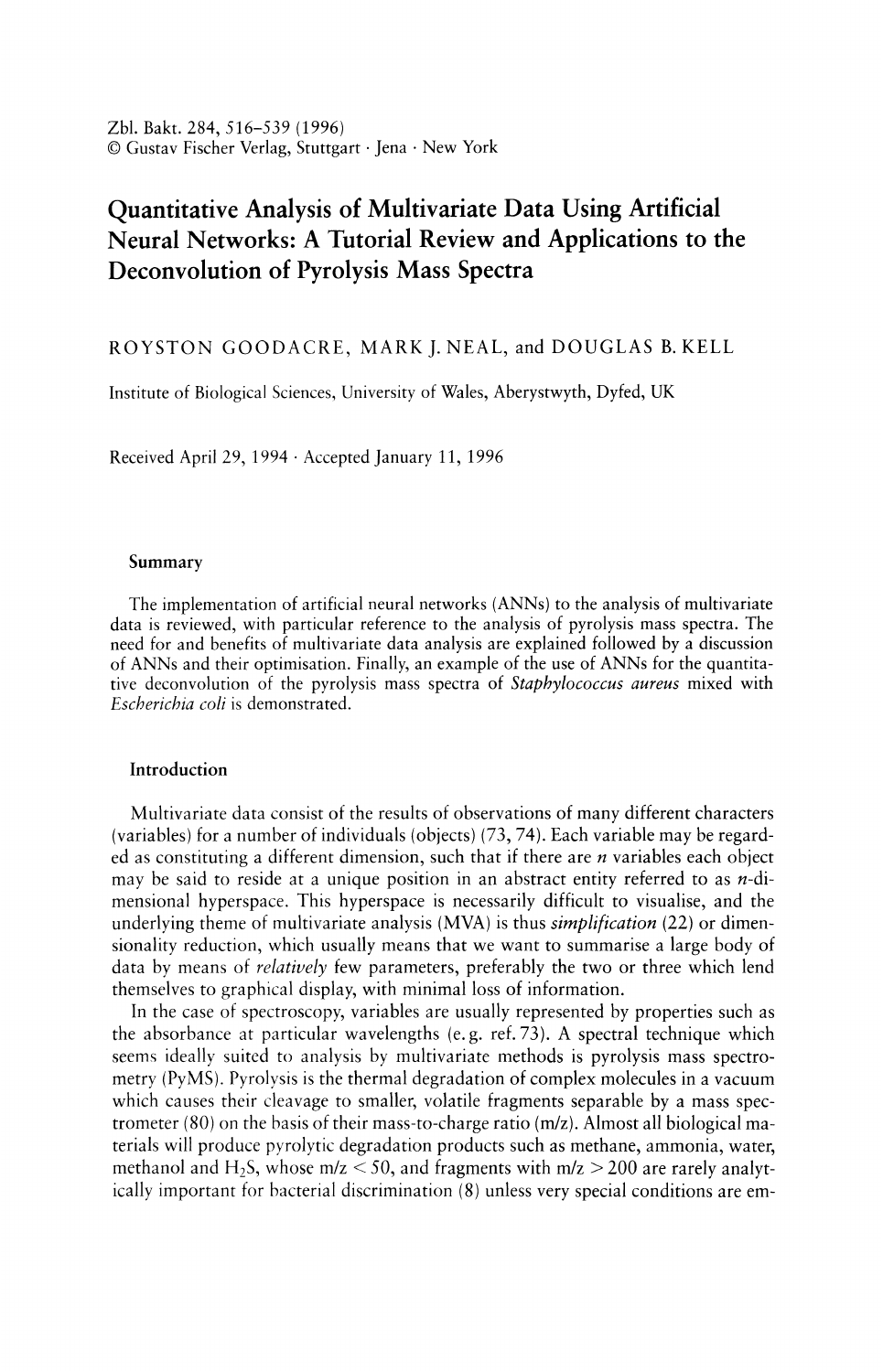generate outputs at the output node. The stimuli used may be pyrolysis mass spectra, whose determinand concentration is known to the operator but not to the neural network. The error between the output seen and that expected may then be calculated thus allowing a second learning curve for the test set to be drawn. Training is stopped when the RMS error on the test or cross-validation data is lowest.

Table 1. Some parameters which one may vary during the production of a feedforward back-propagation neural network calibration model to improve learning/convergence and generalisation

1. Number of hidden layers:

One is thought sufficient for most problems. More give a big increase in computational load.

2. Number of nodes in hidden layer:

Rule of thumb says *In* (number of inputs).

3. Architecture:

Fully interconnected feedforward net is most common. Many others exist such as adaptive resonance theory, Boltzmann machine, direct linear feedthrough, Hopfield networks, Kohonen networks.

4. Number of exemplars in training set:

Need enough to fill parameter space and to allow generalisation. When fewer are used then the network can "store" all the knowledge.

5. Number of input variables:

Those that do not contribute positively to discrimination may impair generalisation and are best removed by pruning the input data.

6. Scaling of input and output variables:

Individual scaling on inputs improves learning speed dramatically. There is a need to leave headroom, especially on the output layer.

7. Updating algorithm:

There are many variants on the original "vanilla-flavoured" back-propagation (BP) – most of which give small but worthwhile improvements. Others include radial basis functions, quick-prop, stochastic BP, Weigend weight eliminator. Standard back-propagation (93) is still the most popular.

8. Learning rate and momentum:

Need to be carefully chosen so that the net does not get stuck in local minima nor "shoot" off in the wrong direction when encountering small bumps on the error surface. For standard BP a learning rate of 0.1 and a momentum of 0.9 are best.

9. Stability:

Best to reserve some of the training data for cross-validation.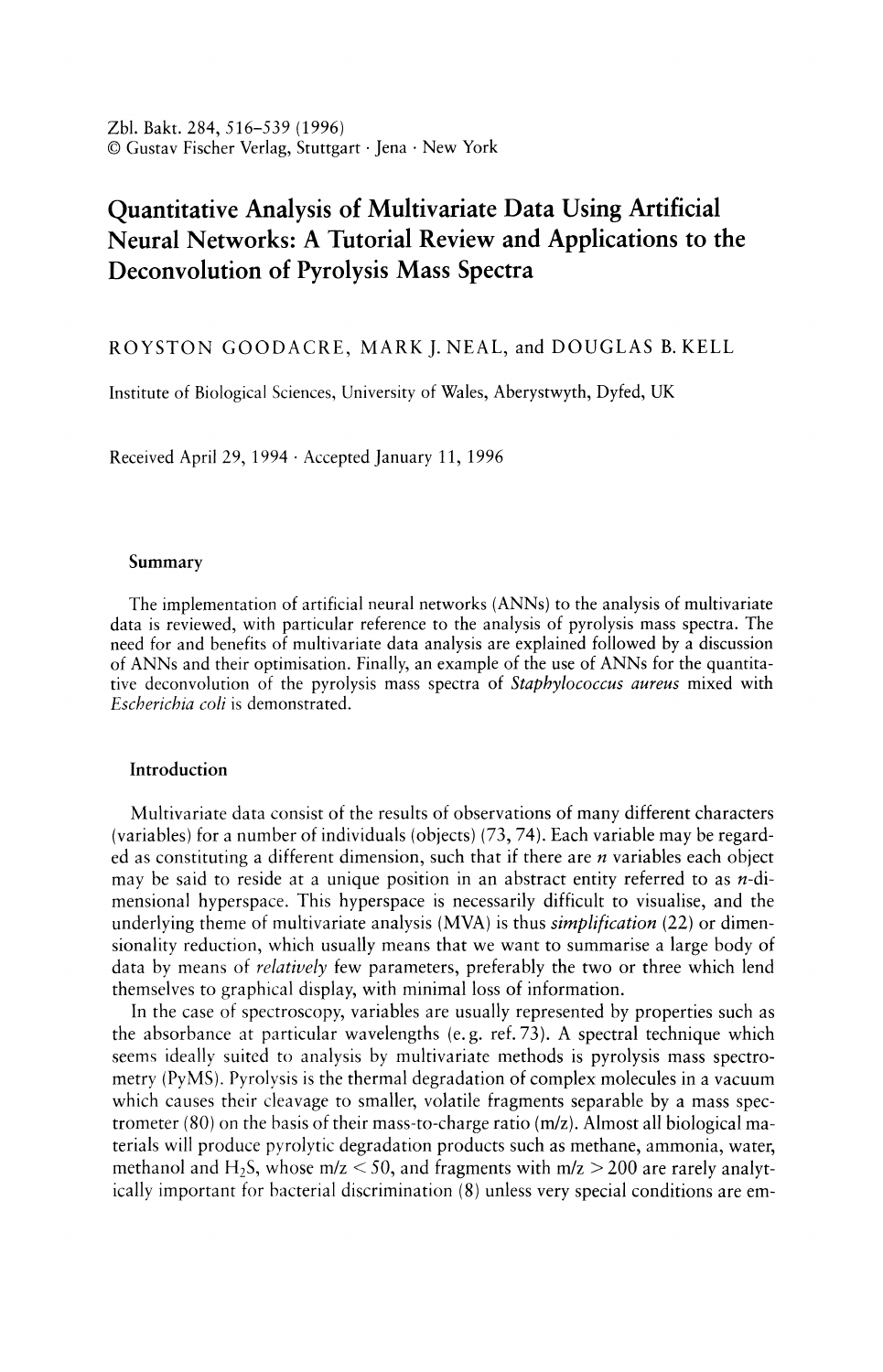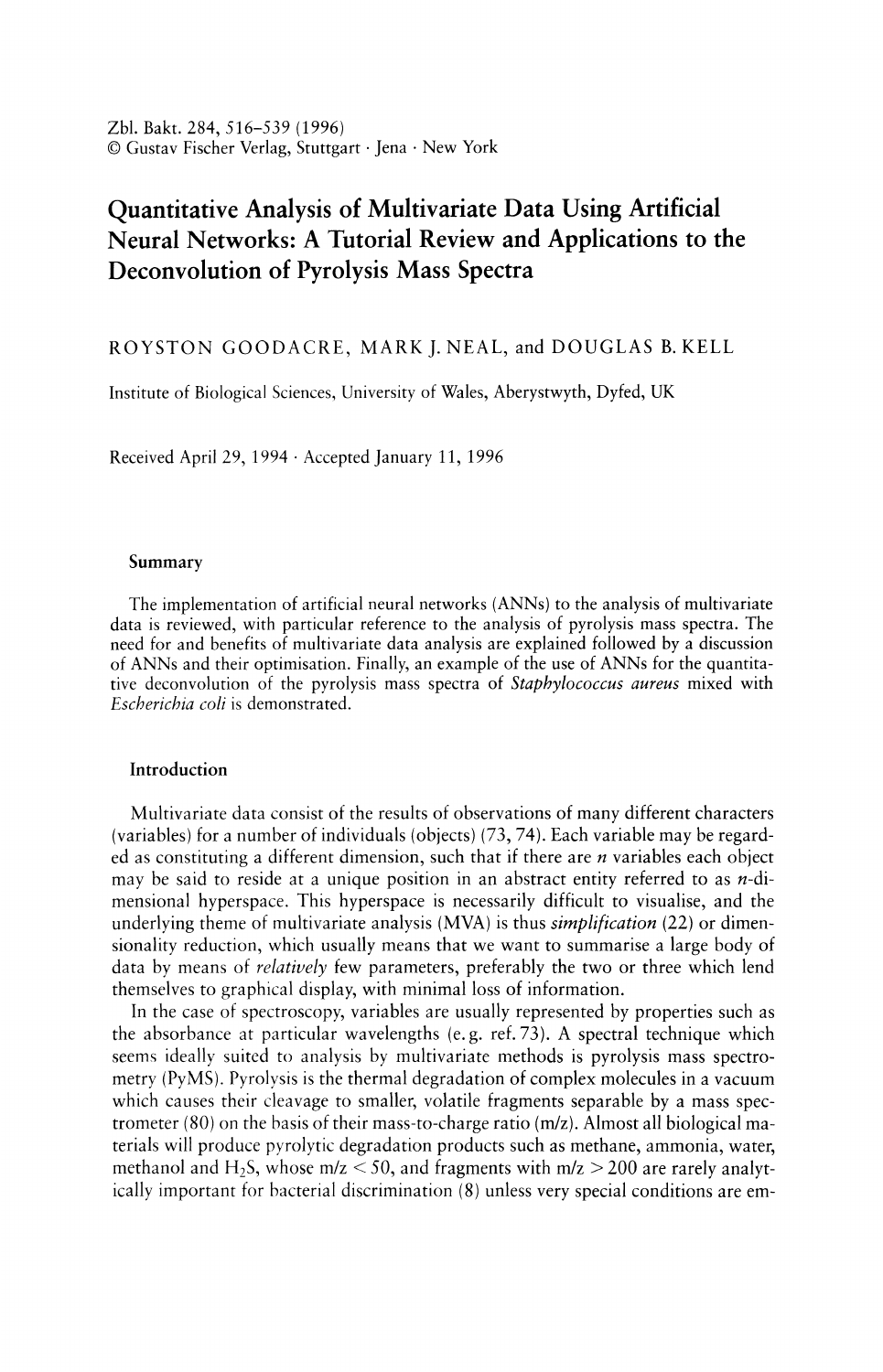